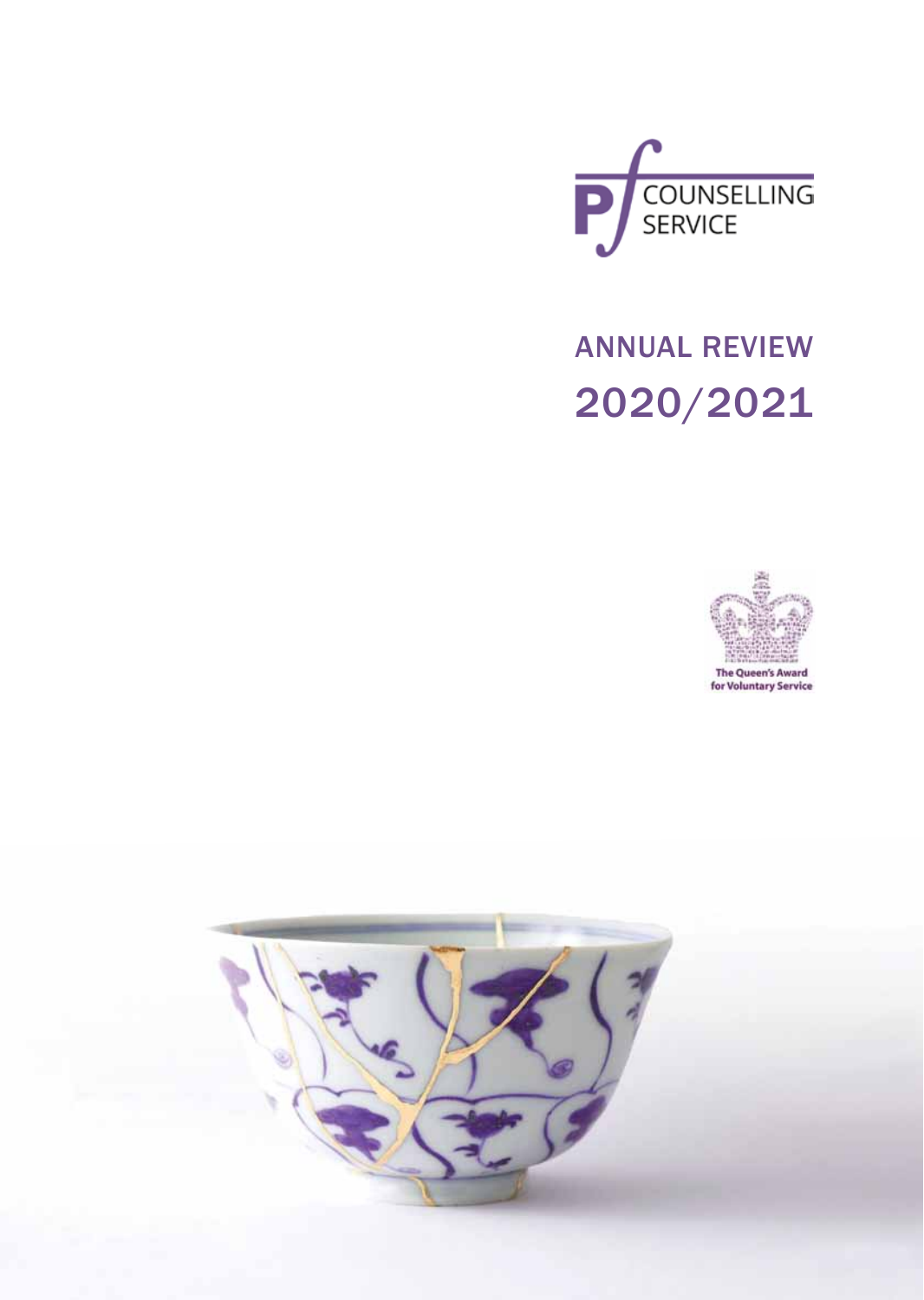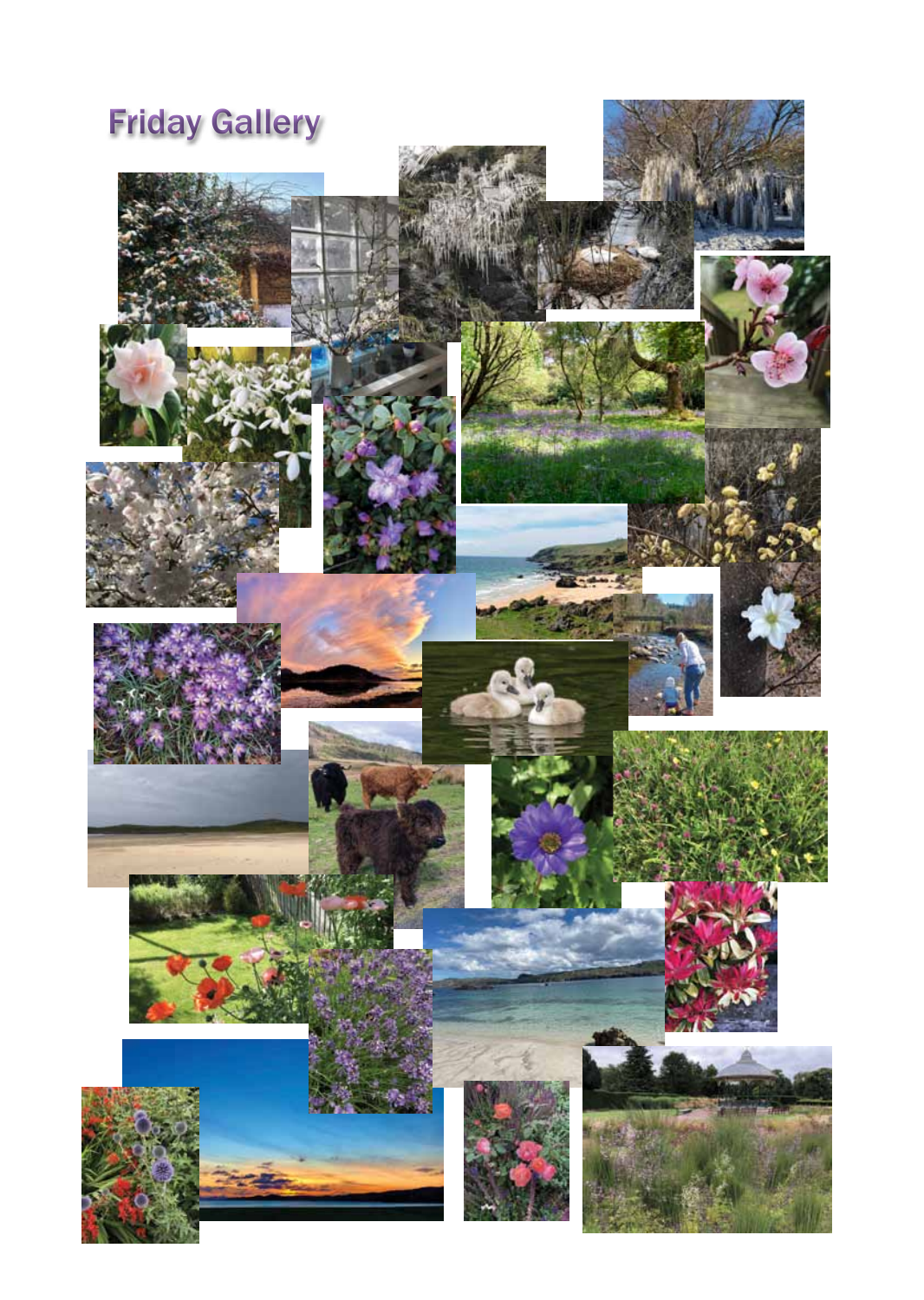### Contents

| Introduction          |   |
|-----------------------|---|
| Chair                 | 2 |
| Director              | 3 |
| Our People            | 4 |
| Counselling at the PF | 5 |
| Finance               | 6 |
| Funders               | 7 |
| Client Feedback       | 8 |



Providing counselling and psychotherapy for people facing the difficulties of everyday life

#### www.pfcounselling.org.uk

### About the PF

The PF Counselling Service is a voluntary counselling agency which offers both short and long term therapy to adults, irrespective of where they live or their ability to pay. It was established in 1986 and is now the largest independent charity of its type providing voluntary counselling services in Edinburgh. We help people from all walks of life to overcome difficulties, to experience personal growth, and to make the changes necessary to lead a more fulfilling life.

The PF provides a safe, supportive and non-judgemental therapeutic environment in which people can work with a counsellor/psychotherapist to address issues or concerns, past or present, which may be causing them difficulties. These may include issues with relationships, family, health, employment, self-esteem, or other major life challenges such as depression, anxiety, abuse, loss, or grief.

Every client matters to us, and we aim to offer everyone the support they need to tackle their own specific struggles or difficulties, if we possibly can. Our counsellors are committed and passionate professionals trained in a variety of counselling traditions, who volunteer their time every week to help our clients.

It is also part of the work of the PF to support the development of counsellors and the counselling profession. Every year we offer placements to students studying for a professional counselling qualification, so that they can gain experience and develop their skills in a safe, supportive and carefully supervised environment.

*PF Counselling Service is the everyday name of the Pastoral Foundation Ltd., The PF is a Scottish charity registered with the Scottish charity regulator OSCR - Scottish Charity No. SC008875. It is a company limited by guarantee (SC122762) and a COSCA Recognised Organisation.*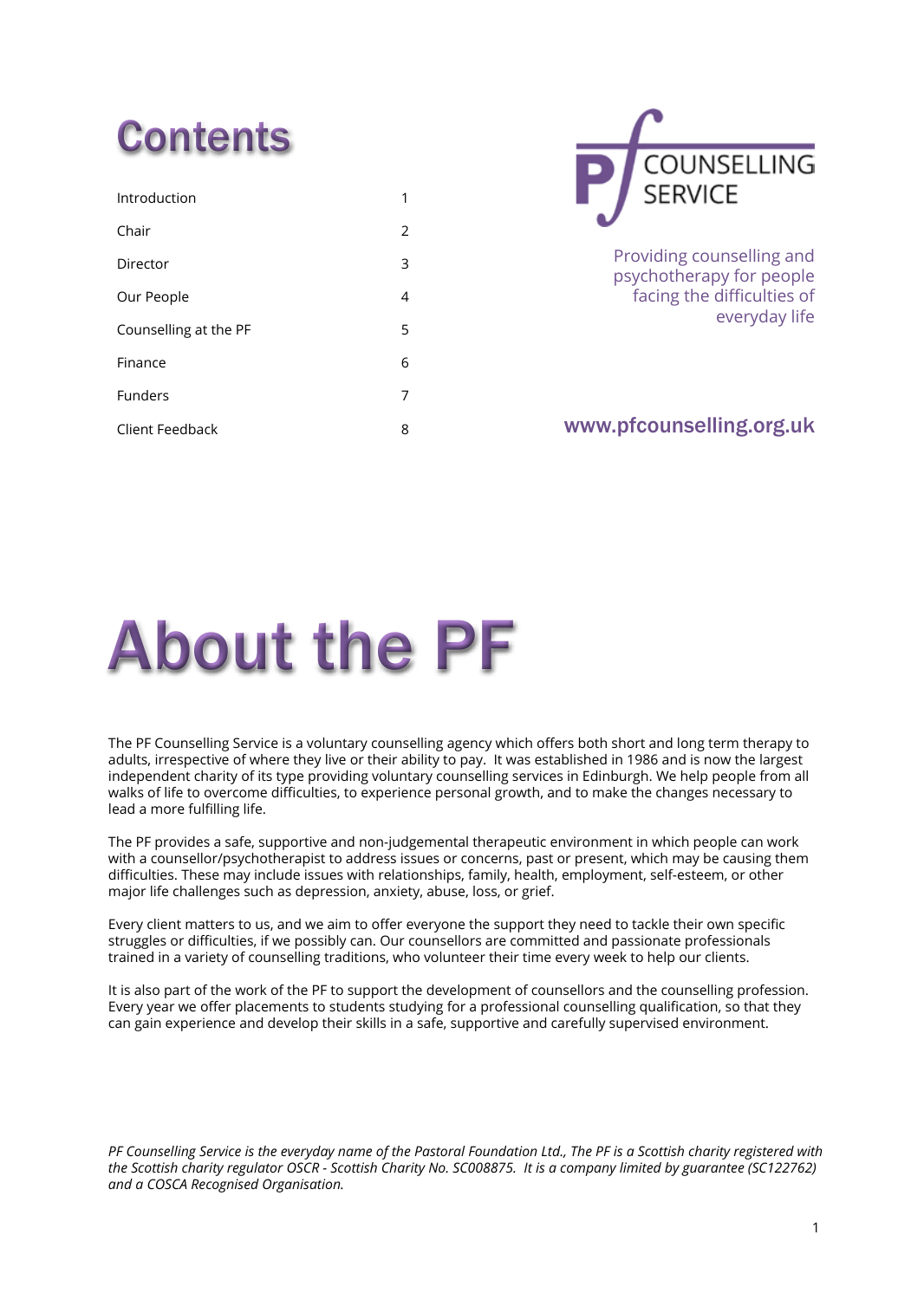### Chair



This year we were all faced with the impact of the coronavirus pandemic, and PF was no different in this regard. At the very start of the year, restrictions meant that face to face counselling could no longer take place, and we had to move very quickly to on-line video consultations. Volunteers, staff and clients responded very quickly and positively to enable our service to continue with hardly any interruption.

At the end of the first lockdown, we started to move back to face to face counselling for those counsellors and clients who felt able to resume normal services, although many preferred to keep to on-line counselling while new infections continued to be identified. Again, in January, as COVID cases soared, on-line services were reintroduced for many counsellors and clients.

Telephone and video consultations were not possible for all our clients, but by the end of the year over 12,500 sessions had been attended, either on-line or in-person. Remarkably, this was 700 more sessions attended than in 2019/20! Many of our counsellors were as adversely affected by the pandemic as anyone else, so it is truly astounding that they were willing to continue donating their time, professional skills and enthusiasm to support over 660 individual clients.

Unfortunately, we were unable to offer our usual volunteering opportunities in reception work while the premises were closed and then when office social distancing measures were in place. Because of this, the dedication of our small number of paid staff was particularly valuable and appreciated. At the end of the year our Business Manager, Aileen Murray, retired after ten years as the lynch pin of our highly-regarded administration team. We wish her well and all happiness, and we are pleased to welcome Anja Pogacnik into the slightly modified role of Operations Manager.

Our service, and all our work, is only made possible by the donations we receive every year, and once again I would like to express our gratitude to our clients and supporters. We are also very grateful to NHS Lothian, who have confirmed their confidence in the quality and significance of our work by agreeing another three years of contributions to our funds.

On behalf of all the Trustees I would like to thank everyone for their continued support.

**Dick Manson** Chair



**The PF Board of Trustees**

*(left-to-right) Dick Manson, Matthew Haggis, Alison Hampton* 

*Jan Buncle, Naomi Walker, Dan Kelpie*

*Judith Fewell, Chris Brown*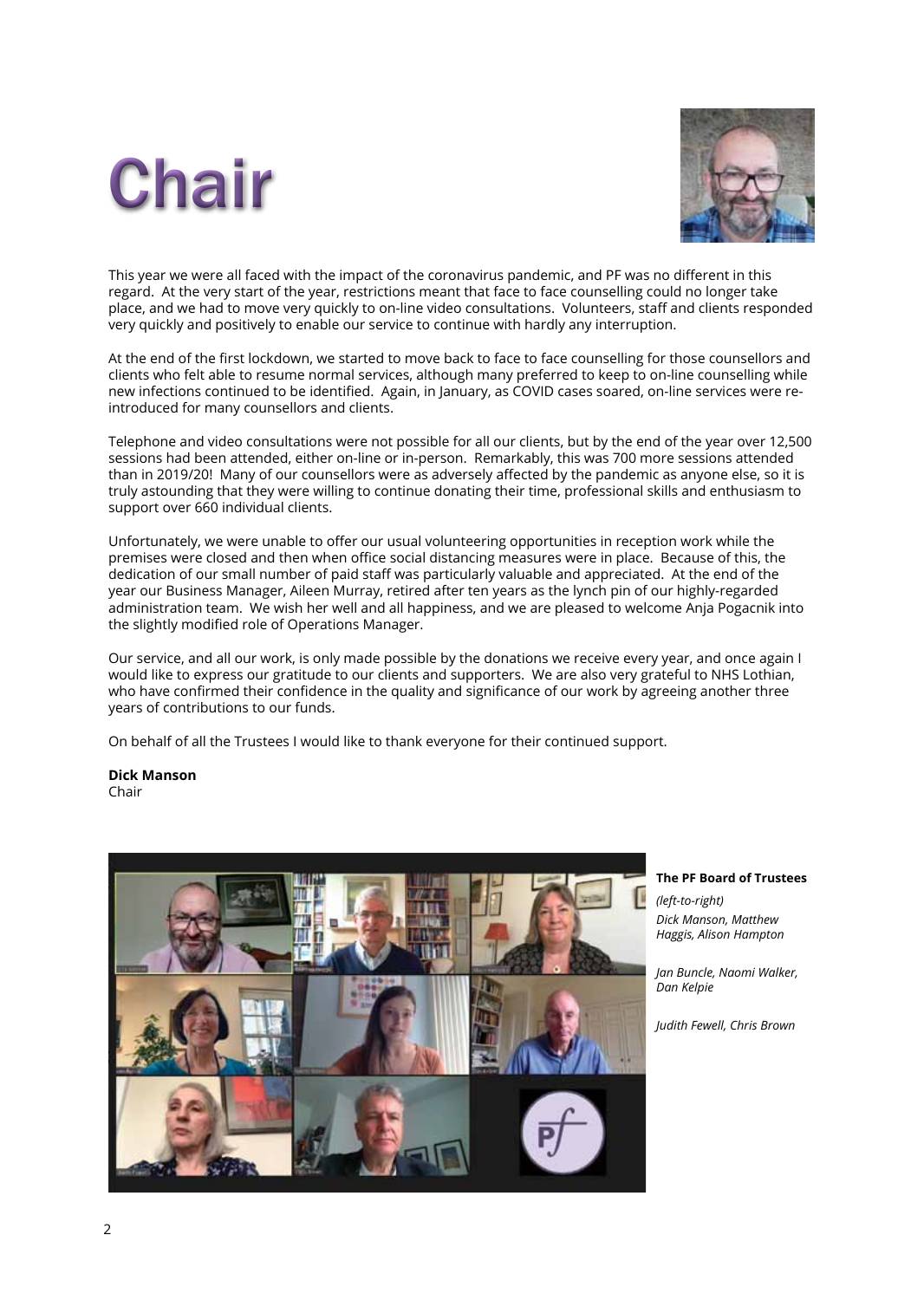### Director



The past year has been so unusual, and yet, so much about continuity. The coronavirus has been in the background throughout, invisible yet omnipresent. In March last year we had to move swiftly to work out



what sort of a counselling service we could provide when everyone was in lockdown. Amazingly, by the end of the month the vast majority of clients and counsellors were continuing their sessions remotely, either using a new-to-everyone video meeting platform, or the telephone, in living rooms, kitchens, bedrooms and cars - spaces not meant for the emotional work of counselling! After a nervous start for most, it was incredible how everyone settled into the new formats, and how many found it more effective than they had imagined it would be.

However, there was a sizable minority for whom the technology did not offer continuity, and so we were pleased to be able to re-open our doors on 1 September 2020 for the resumption of a limited number of in-person sessions. As the vaccine rollout gathered pace and it became possible for more people to return to in-person work, we did all we could to support this.

It feels appropriate to highlight, with great appreciation, the work of our Board member **Chris Brown**. Not only did he carry on volunteering as a counsellor with us, but Chris put in many hours of tiring work at the city's vaccination centres, jabbing the population's arms. Our thanks go to him and his many colleagues in the NHS for their continuing sterling work.





I'd like to acknowledged the work of all of our **staff team** throughout this difficult year, all of whom worked above and beyond the call of duty. Our administrators Klaudia

and Carol have been pillars of strength for us all throughout. And special thanks go to **Aileen Murray**, our Business Manager for 10 years, who retired in March. Many people will miss her calm, thorough approach to running our office.

When Anja Pogacnik joined us as Operations Manager, she knew she had a hard act to follow, but she has been doing so with boundless energy and Slovenian charm since the day she arrived! We also sadly said goodbye to Emma Norman after nearly three years of loyal service, who left to build her career as a counsellor.

Of course, there are many others who have also helped make the PF such a special place, and who have played their important roles in our successful continuity: Our **clients**, who are the reason we do it all; our **counsellors**, who stuck with us (and their clients) in difficult times; our counselling **supervisors**; our **donors** and sponsors; and the board of **Trustees**.

We still aim to be here for the long term, and to play our part in meeting the need for affordable counselling in Edinburgh. To do this, we will continue to seek the support of everyone, every year. I hope that we can inspire your support so that we can make a meaningful contribution to individual and community wellbeing.

**Alison Hampton** Director

**The PF Staff Team** *(left-to-right) Anja Pogacnik, Klaudia Franusiak, Carol Larkins, Emma Norman*

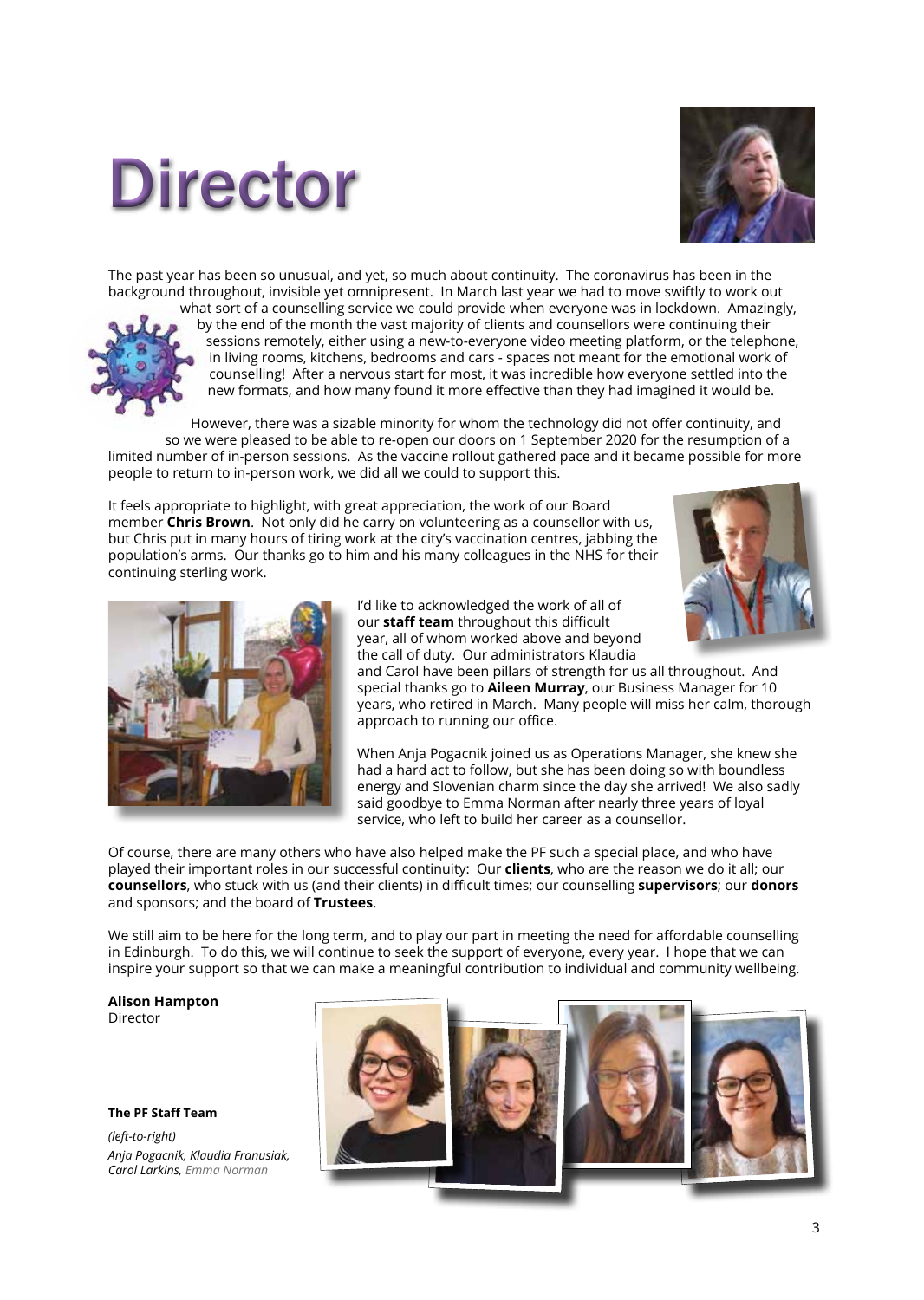## Our People

#### Counsellors

Adria Stubbs Adrian Tupper Agne Bieliunaite Ali Hogan Ali Moir Alison Munro Alison Thow Amanda Thomson *Amy Telford* Anna Skinner Anne Goodall Anne Henderson Aran Graham Audrey McFarlane *Barry Ross* Catherine Dawes Cathy Ayles *Catie Egan* Cecilia Tymkewycz-Fife *Charlie Cornelius* Chris Brown Christina Robertson Christine Galey Christine Kupfer Chrys Hibbert Craig Miller Debbie Marshall Deborah McGill Dee Gillespie Duncan MacLaren Eilidh Albert-Recht *Elena Masoero* Elizabeth Colwell Elizabeth Edgar *Elspeth Quinn* Emma Binnie

#### **Supervisors**

Adrian Martinez Angie Fee Carolyn Dougill Chris Walker Christina McDonald Elizabeth Colwell Emma Cowan Jean Budge John MacFadyen

#### **Staff**

Alison Hampton Director Klaudia Franusiak **Carol Larkins Part-time Administrator**<br> *Part-time Administrator*<br> *Part-time Administrator Emma Norman Part-time Administrator*

#### Emma Clark Emma Myhill *Emma Norman Fiona Armstrong* Fiona Brien Freda Douglas Gemma Matthews *Gill Mathews* Gill Reid Gordon Laird Hazel Mackenzie Heather Bamford Helen Mitchell Helena Trebar Hilary Moors Hilary Spenceley *Ingrid Woodhead* Irina Campbell Isla Jack Jacqui Ross Jan Barfoot Jane Green Jane Pickard Jeanette Campbell *Jenna Fraser Jenny Gray* Jenny Murray Jo Mellish Joanna Bleau Joanna Kemp John Dickson Jude Thomson Julia Hutter Karen Hudson Karen Serra Karen Stilman

**Operations Manager<br>Administrator** 

Judith Fewell Kate McGarry Kirsteen Greenholm

Liz Bondi Liz Perry Lorna Patterson Sandra Knight Sheila Turner Vicky McCombe

(Associate Director)

Kat Mackay Katalin Thomann Kate Hedges *Kelly Hershaw* Kirsty Hope Lama Bouchema Laura Mackintosh *Leif Lawson* Leslie Wang *Lilian Kelly* Lily Buchanan Liz Bondi Liz Kaya *Lizzie Booden* Lori Krause Lorna Lythgoe Lorraine Woolford *Louise Sharp* Lynne Rollo Maija Sarkkama Mairi Rowan Marie-Thérèse Talensby Mary Hennessy Mary Leckie Mary Leonard *Mary Lye* Marzia Ballardin Matthew Haggis Maureen Verrall Mia Zielinska Michael Gray Nicola Collins Nicola Mackaness Pam Black Paulina Nowak

#### Rachel Hyland

*Rachel Maisey Rebecca Connelly Rebecca Shannon Rebecca Singlehurst* Renata Adwent-Johnston Rhea Philpot Sally Champion Robert Barrett *Sam Karpa* Sarah Finegan Sarah Fraser Sarah Goldsworthy Sarah MacRae *Sarena Wolfaard* Sharon Kelly Sharon Mc Aree Thomas Shirley Thompson Shona Mathers Shona Robertson Sofia Nunes Sujarda Herring Susan Beattie *Susan Lanham Susan Smith Suzanne Cross* Suzanne Price Tim Bush *Ursula McKee Valerie Smith* Veronica Arias Veronica Sanudo Vicki Cowan *Vicky Gillingham*

Wendy Nightingale

*Left during 20/21 year*

#### Receptionists

Rachel Blake

Unfortunately, due to coronavirus safety measures, it was not possible to offer receptionist volunteering opportunities this year.

#### Volunteer Book-keeper

Sheila Gould

#### Board

Dick Manson Chair Dan Kelpie Chris Brown PF Counsellor Naomi Walker **HR Manager** 

Matthew Haggis **Company Secretary<br>Alison Hampton Benerative Director** Executive Director Jan Buncle **PR/Comms Professional**<br>Judith Fewell **Academic & Psychothera** Academic & Psychotherapist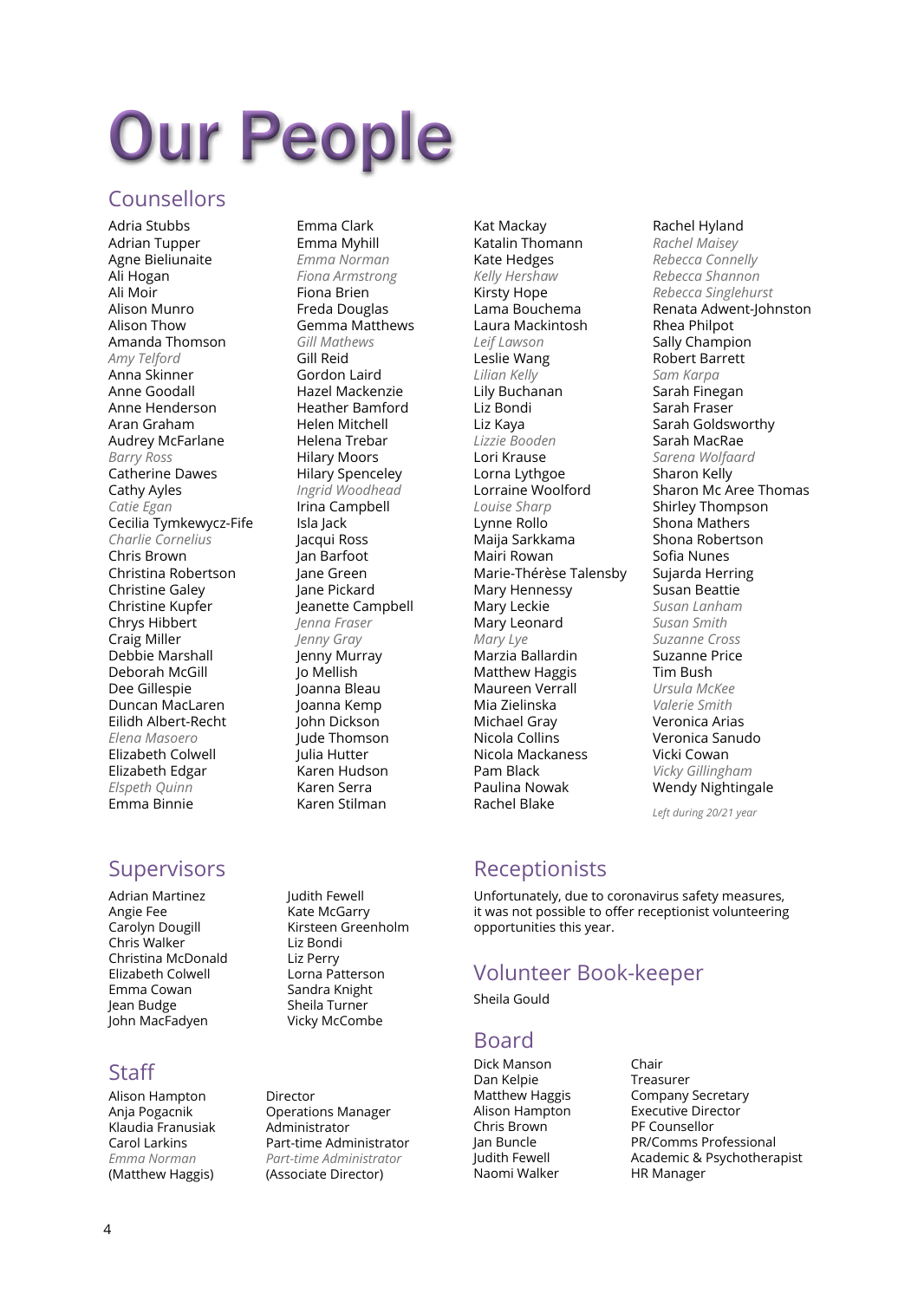# Counselling at the PF

Why do people come to the PF for counselling?

| 20.390<br>Anxiety/Stress<br>16.590<br>Relationships<br>13.290<br>Depression<br>$10.5\%$<br>Trauma/Abuse<br>9.890<br>Self Esteem<br>7.990<br>Childhood issues<br>7.890<br>Bereavement/Loss<br>2.290<br>Work/Academic<br>$2.0\%$<br>Anger/violence |  |
|--------------------------------------------------------------------------------------------------------------------------------------------------------------------------------------------------------------------------------------------------|--|
|--------------------------------------------------------------------------------------------------------------------------------------------------------------------------------------------------------------------------------------------------|--|

#### How do clients find out about the PF?

#### What types of counselling does the PF offer?

Person Centred, Psychodynamic, Pyschosynthesis, Transpersonal, Process Work, Dialogue, Transactional Analysis (TA), Gestalt, Pluralistic, Counselling Psychology, Core Process (Karuna), Integrative, Contemporary Psychotherapy

### The Year in Numbers

| 14,185 | Counselling sessions offered by our<br>volunteer counsellors               |
|--------|----------------------------------------------------------------------------|
| 12,531 | Total number of sessions attended<br>by clients                            |
| 9,884  | Number of sessions attended remotely,<br>by video or telephone             |
| 1,350  | Hours of paid clinical supervision<br>provided for counsellors             |
| 664    | Total number of individual clients<br>supported in the year                |
| 365    | Thousands of pounds estimated for the<br>value of our volunteering         |
| 142    | Thousands of pounds in total<br>donated this year by clients               |
| 110    | Number of counsellors currently<br>volunteering every week                 |
| 84     | Percentage of clients who waited 8<br>weeks or less for an initial session |
| 55     | Typical cost (£) of a private counselling<br>session in Edinburgh          |
| 45     | Clients recommended by GPs,<br>about 13% of all clients                    |
| 33     | Percentage of clients living in<br>disadvantaged areas of Edinburgh        |
| 33     | Total number of sessions attended per<br>client, on average                |
| 21     | Hours of CPD training provided for<br>counsellors                          |
|        | Thousands of pounds of tax reclaimed<br>via Gift Aid                       |
| 18     | Experienced supervisors supporting our<br>high standards                   |
|        | Average donation our clients can afford<br>to make per session (£)         |
|        | Hard-working staff keeping it all<br>running smoothly                      |
|        | Our minimum donation in order to<br>receive our full service (£)           |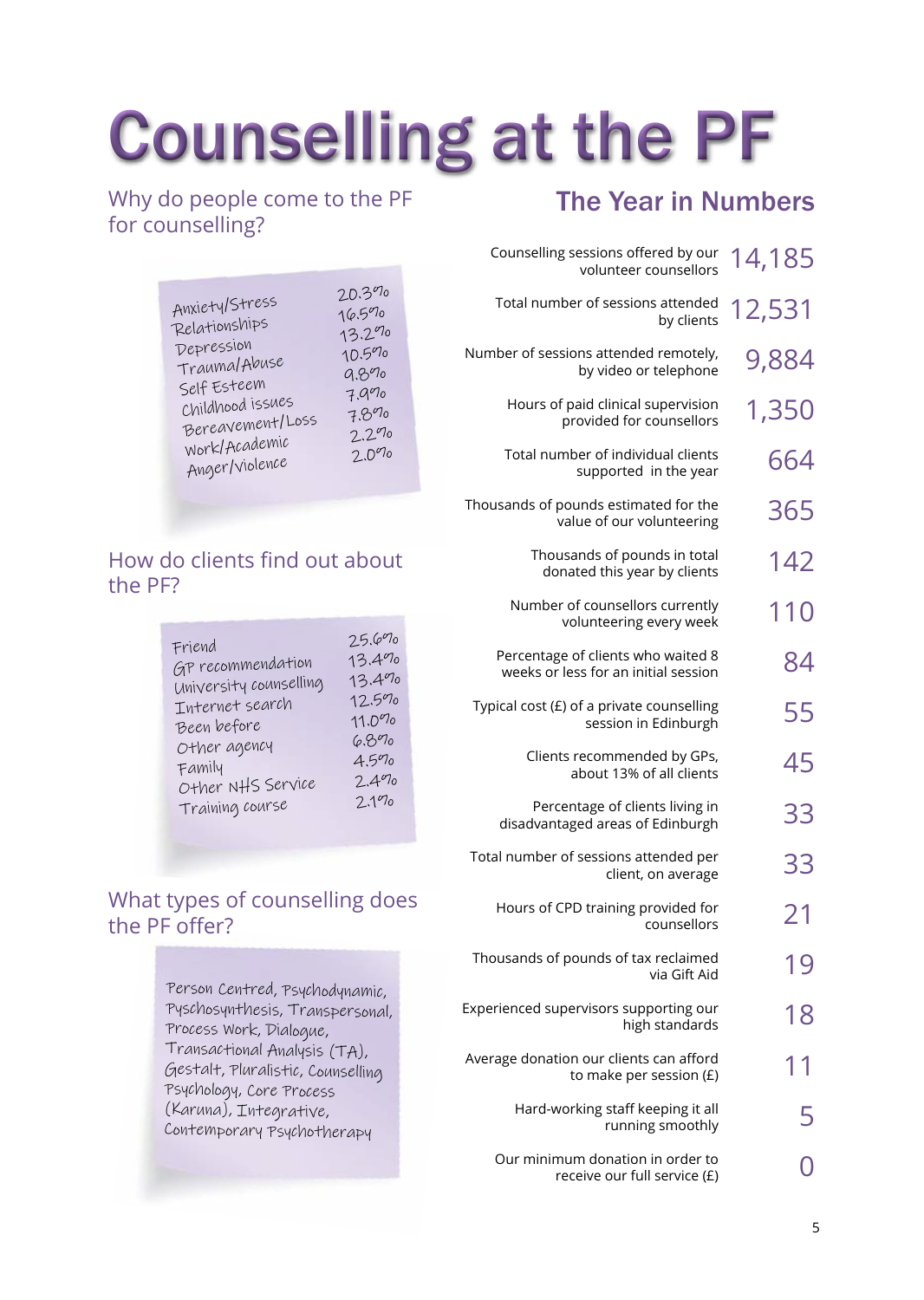

In a year when many charities were challenged by the circumstances of the coronavirus pandemic, and some counselling services closed their doors, we kept going. However, our overall income went down by £18,506, despite receipt of £14,000 in Government third sector support. The accounts show a loss of £30,563 for the year, compared to a loss of £7,471 in 19/20. Most of this (£27,504) was the



planned cost of our PFYA service, which is funded by a long term grant held in the PFYA Restricted Reserve.

PF continued to benefit from recognition by NHS Lothian for the contribution we make to mental health services in the region. We are pleased to have secured a further Service Level Agreement with the NHS, continuing at £30,000 per annum, which remains very significant to the continuation of our service.

On 31 March 2021 our total net assets stood at a substantial £579,852. However, it is important to remember that £293,558 of this represents fixed assets, mainly the building in which we provide counselling, and £86,630 are restricted reserve funds that are required by the donors to be used in specific ways, notably for the PF Young Adults service. Over £380,000 is therefore in funds which are not readily available. Designated Funds have been created over the years to cover the future needs of the charity, including a strategic Long Term Fund of £120,000. These further limit our use of reserves to fund operations, leaving a balance of just £27,297 in the General Fund, which we have managed to preserve despite the financial pressures.

#### **Dan Kelpie**,

**Treasurer** 

#### Income & Expenditure

for the year ended 31 March 2021

|                                                        | General<br>Funds | Designated<br>Funds | Restricted<br>Funds | <b>Total Funds</b><br>2021 | <b>Total Funds</b><br>2020 |
|--------------------------------------------------------|------------------|---------------------|---------------------|----------------------------|----------------------------|
| Income                                                 | £                | £                   | £                   | £                          | £                          |
| Donations                                              | 31,450           |                     | 15,896              | 47,346                     | 38,351                     |
| <b>Charitable Activities</b>                           | 173,373          |                     |                     | 173,373                    | 200,651                    |
| Investments                                            | 3,053            |                     |                     | 3,053                      | 3,276                      |
|                                                        | 207,876          |                     | 15,896              | 223,772                    | 242,278                    |
| <b>Expenditure</b>                                     |                  |                     |                     |                            |                            |
| <b>Charitable Activities</b>                           | 208,043          | 2,892               | 43,400              | 254,335                    | 249,749                    |
| Net Income (Expenditure)                               | (167)            | (2,892)             | (27, 504)           | (30, 563)                  | (7, 471)                   |
| <b>Balance Sheet</b>                                   |                  |                     |                     |                            |                            |
| as at 31 March 2021                                    |                  |                     | 2021<br>£           | 2020<br>£                  |                            |
| <b>Fixed Assets</b>                                    |                  |                     |                     |                            |                            |
| Tangible Fixed Assets                                  |                  |                     | 293,558             | 296,450                    |                            |
| <b>Current Assets</b>                                  |                  |                     |                     |                            |                            |
| <b>Debtors</b>                                         |                  |                     | 5,087               | 4,694                      |                            |
| Bank & Cash                                            |                  |                     | 290,924             | 315,862                    |                            |
|                                                        |                  |                     | 589,569             | 617,006                    |                            |
| <b>Creditors</b><br>Amount falling due within one year |                  |                     | 9,717               | 6,591                      |                            |
|                                                        |                  |                     |                     |                            |                            |
| <b>Net Assets</b>                                      |                  |                     | 579,852             | 610,415                    |                            |
| <b>Fund Balances</b>                                   |                  |                     |                     |                            |                            |
| General                                                |                  |                     | 27,297              | 27,464                     |                            |
| Designated                                             |                  |                     | 465,925             | 468,817                    |                            |
| Restricted                                             |                  |                     | 86,630              | 114,134                    |                            |
|                                                        |                  |                     | 579,852             | 610,415                    |                            |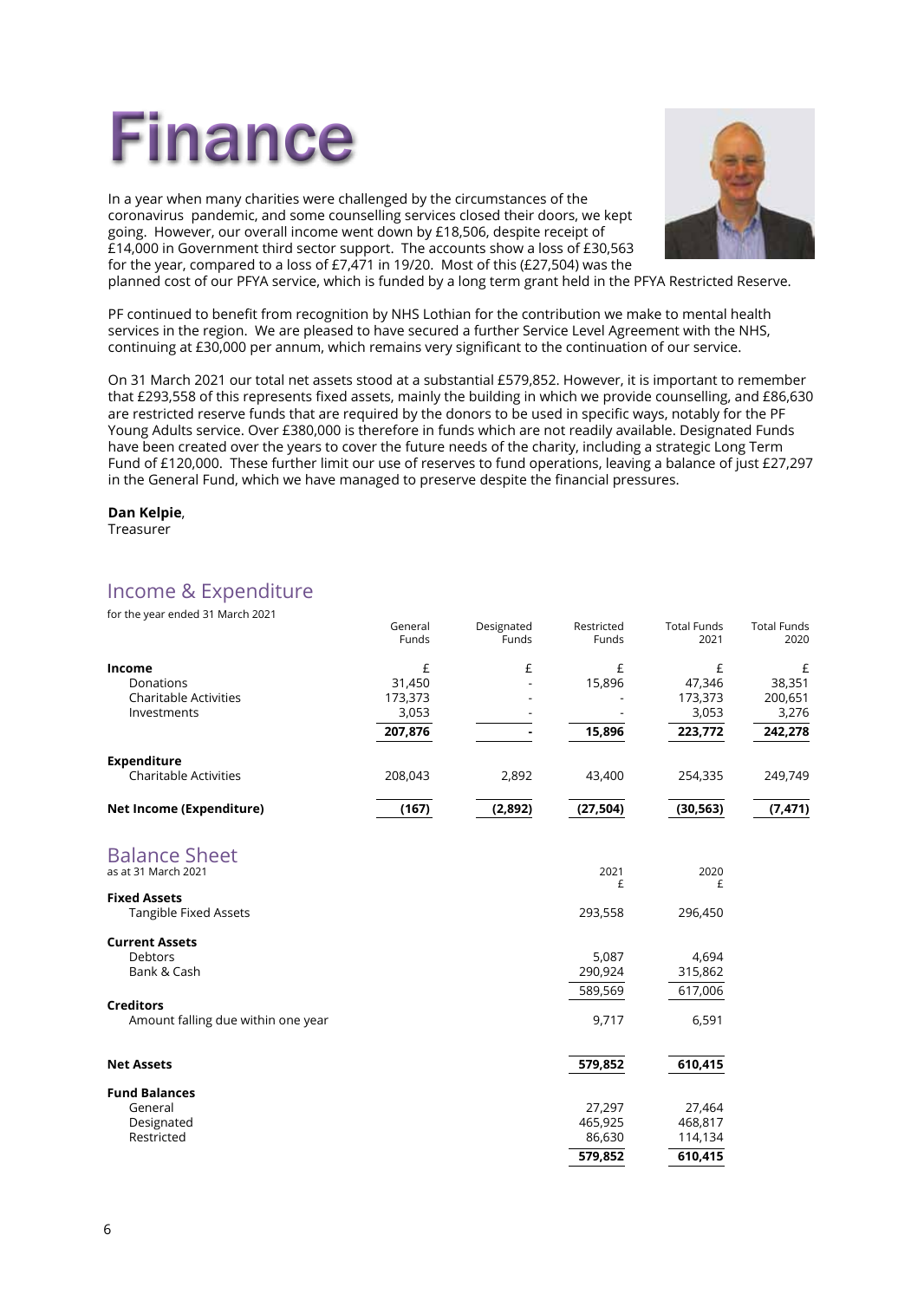### **Supporters**

We would like to thank everyone who has offered help and support to the PF throughout 2020 and 2021. This help comes in many forms - cash donations, service support, in-kind goods and pro-bono services.

Our warmest thanks go to all those who have supported the PF this year.

#### NHS Lothian

NHS Lothian has supported us with a Service Level Agreement which provides around 15% of our income. This recognises the contribution we make to mental health services in the Lothians.

#### ORGANISATIONAL DONATIONS

Wee Wild Flowers Films, Susie Dalton's 'Postcards for PF' project, and the Black Medicine Coffee Company all raised funds on our behalf. The Bank of Scotland Foundation made donations to match the time of of employees who volunteer with us.

#### INDIVIDUALS

We thank all the PF clients for kindly making donations each week when they receive counselling. These donations give us a strong foundation of independent funding, ensuring a sustainable future.

We are also extremely grateful to all those who generously made donations in the course of the year. Those who give to us on a regular basis, or who donated over £100 include: *Yasmeen Akhtar, J Arkieson, Liz Bondi, Julie Brodie, Joseph Buckley, Rose Gregory, Peter Haggis & Anne Greenwood, Mohanjit Singh, Susan Smith, Connor Stuart, Frederique Verhulst.*



Lothian

#### ANONYMOUS

Every year we receive many donations of cash and in-kind support from people and organisations who wish to remain anonymous. This includes donations of books to the PF library and an ongoing Book Sale for counsellors, which contributes further funds to the service. This year £12,530 was donated anonymously. We are, of course, deeply grateful for all this support.

### Can You Help?

We depend on direct support from the people, organisations and communities of Edinburgh, in order to provide a service to individuals regardless of their ability to pay.

There are many easy ways that you, your friends, or your employer might help us. These include:

- $\triangleright$  Easyfundraising.org.uk free donations every time you shop online at all your usual places
- ¾ Amazon Smile more free donations when you buy books, music and household items
- ¾ You can make a one-off or regular donation
- $\triangleright$  You can leave us a legacy in your Will

You can find more information, and make a donation, on our website:

#### **www.pfcounselling.org.uk**

(Go to the menu heading 'Helping the PF'.)

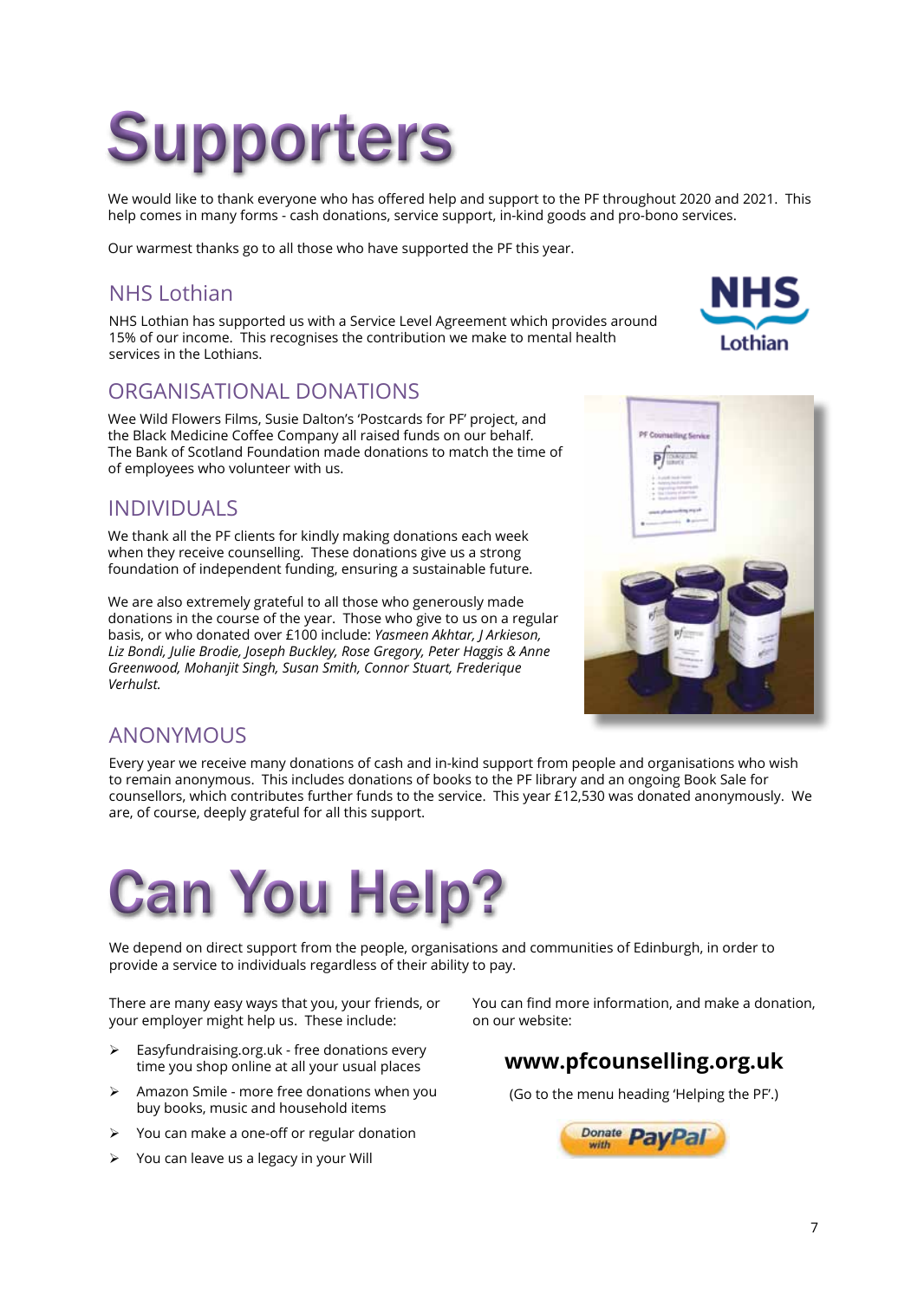### Client Feedback

*At the PF we seek feedback from all our clients after their counselling has finished. These are a selection of the comments we have received this year. They are the actual words of the client, used with their permission.*

My counsellor has given me everything I needed in order to work through my traumas and eventually heal: acceptance, sense of safety, freedom and empathy. No matter what I brought to our weekly sessions, I always felt welcome and encouraged to freely express what I was going through, without being judged. Thanks to my counsellor's empathetic approach I was able to open up and revisit my childhood traumas, for the first time in my life. The results of the therapy wouldn't be the same without my counsellor and I will always be grateful for his support.

Counselling has given me an opportunity to revisit my childhood traumas, understand what effect they had on my life and eventually heal. It was very empowering experience, the counselling gave me tools that enabled me to transform from a victim to someone who is in charge of her own life. I discovered strength inside me to move on and step by step started to make decisions that benefit me and create the life I always wanted to live. The counselling inspired me to find a meaning in my life and share it with others.

When I was offered the sessions via video I was initially reluctant as I felt being face to face I'd be less able to hide anything but also am not that comfortable using it. There was no alternative though given the circumstances surrounding isolation so agreed and was so glad that I did. I found the connection with my counsellor to be immediate and strong even though it was virtual. She allowed me to untangle stuff over the weeks we worked together, giving me space to work though things that came up. Some sessions were reflective, most took me down paths I didn't realise I needed to go down but I feel I have absolutely changed for the better because of it.

*I feel almost like a different person in that I can now recognise how I'm feeling, consider why and take action to address it if necessary. Before counselling, I would just become incredibly overwhelmed by my emotions and not be able to cope with basic things.*

*I also feel like I understand myself better, and have learnt to accept who I am and be more confident.*

I learned a lot about myself, improved my confidence in decision making, learnt how to live with my anxieties and overall grew up a lot in the process. I'm alive! Last autumn I was spiralling out of control, self-harming, abusing alcohol and being constantly put upon by suicidal thoughts. I'm by no means perfect now but the counselling service has made me happier, healthier and (hopefully) wiser.

I am more confident and I have worked through past struggles which were affecting my daily life and now they no longer affect me strongly anymore. My counselling has given me the tools and confidence to know I can work through any problems in a healthy and positive way.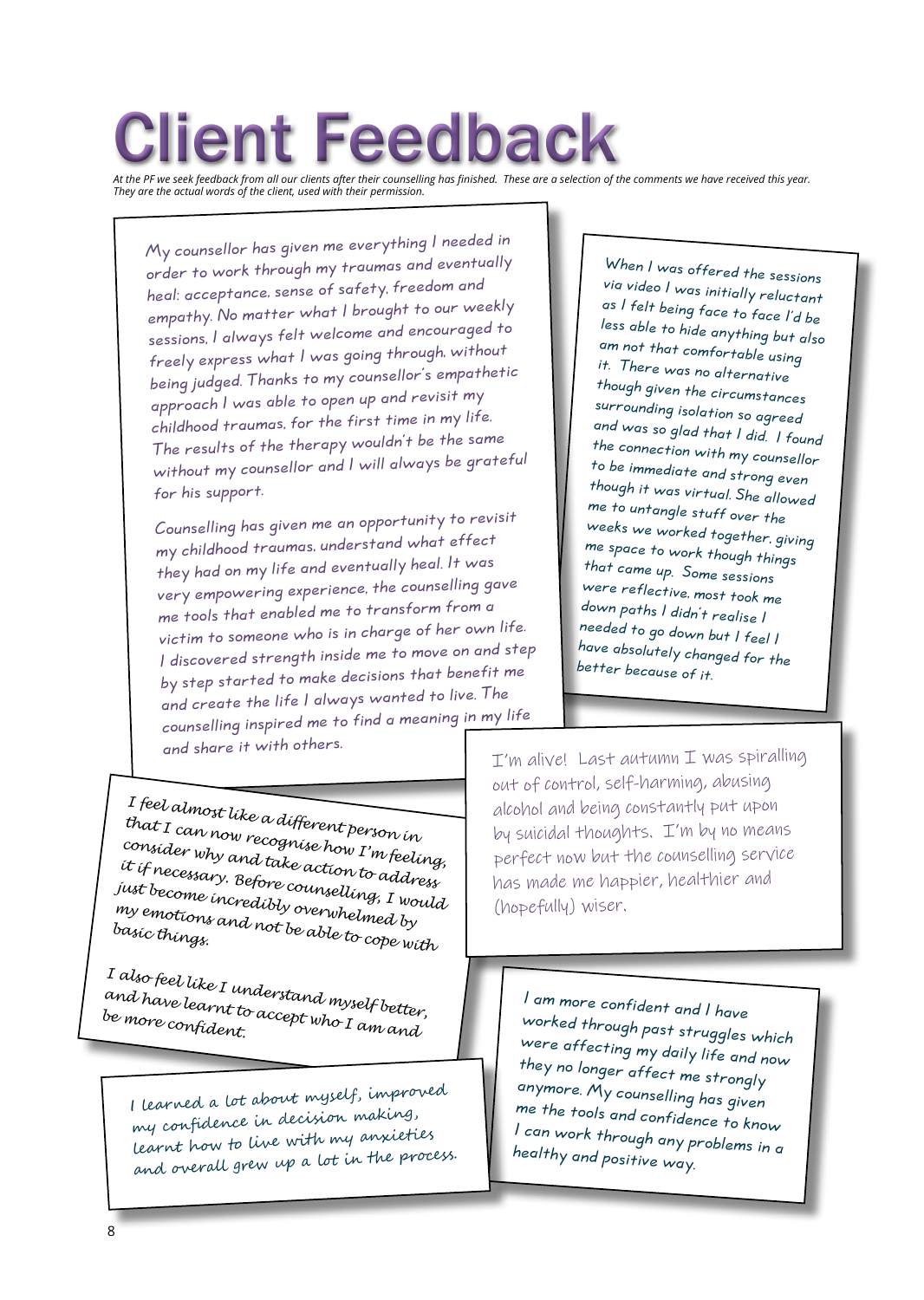*We carefully built a safe trusting relationship in which I could be open and face things that I had been too afraid to face alone. This experience helped me so much! Counselling literally saved my life.*

*With the help of my counselling experience at the PF I have been able to accept, confront and deal with the effects of much of the trauma I have experienced. I have been able to accept and love who I am and believe that I can be loved for who I am. This was not something I found possible before counselling. My experience with my counsellor at the PF has helped me believe that my life is worth living and that I have a place in this world and with continued work by myself I can make that place and thrive!*

I had a very positive experience working with my counsellor. I found her style to be warm and encouraging as well as challenging and firm when required. I found it incredibly helpful to have weekly sessions and to carve out time for myself as I normally feel 'too busy'. It took me quite a while to build the confidence to apply for counselling sessions and I'm so glad I did. I am now very much an advocate for counselling and talking therapies and I don't think I would be where I am without these sessions. I still have work to do but I feel well equipped with the tools to do so as well as my mindset which has been changed for the better. PF is an incredible service and I would recommend it to anyone and everyone.

I have hugely benefited from counselling. I can honestly say it has changed my life. Day-to-day I feel much less anxious and low and when problems arise I feel much better equipped to deal with them before things spiral. The quality of my life has improved exponentially; from how I value my time and boundaries and feeling able to say no to my overall views on success and being more content. I understand my relationships more and feel empowered to remove myself from difficult situations where previously I would feel obliged to engage.

I had a fantastic experience working with my counsellor. I felt safe and listened to at all times. I felt he offered the right amount of challenge whilst still checking in with me and taking things at my pace. A really powerful therapeutic relationship.

It helped me through a really difficult period of my life and supported me to become so much more self aware. My experience has had such a positive impact that it has allowed me to have the confidence to apply to training to become a counsellor myself.

It changed my life, I came to counselling as a broken shell of a person and came out as a completely different person. I didn't just get support, I learne<sup>d</sup> how to support myself.

My counsellor was fantastic – such a warm non judgmental person who has helped me work through so much.

I have managed to work through a number of issues that have plagued and affecte<sup>d</sup> me since childhood. They have played out in my life in many ways, including both my mental and physical health. Having access to counselling has helped me to also be a better parent which is priceless. I wanted to brea<sup>k</sup> a cycle in my family I felt was there which has had a detrimental affect on me and my loved ones. I wanted things to be different.

*I have been working through a lot of issues over a long period of time. I could not have done this without the 'pay what you can afford' support. I would not have addressed my issues and most likely be in a worse state of mental health. I feel so lucky to have been able to have the counselling.*